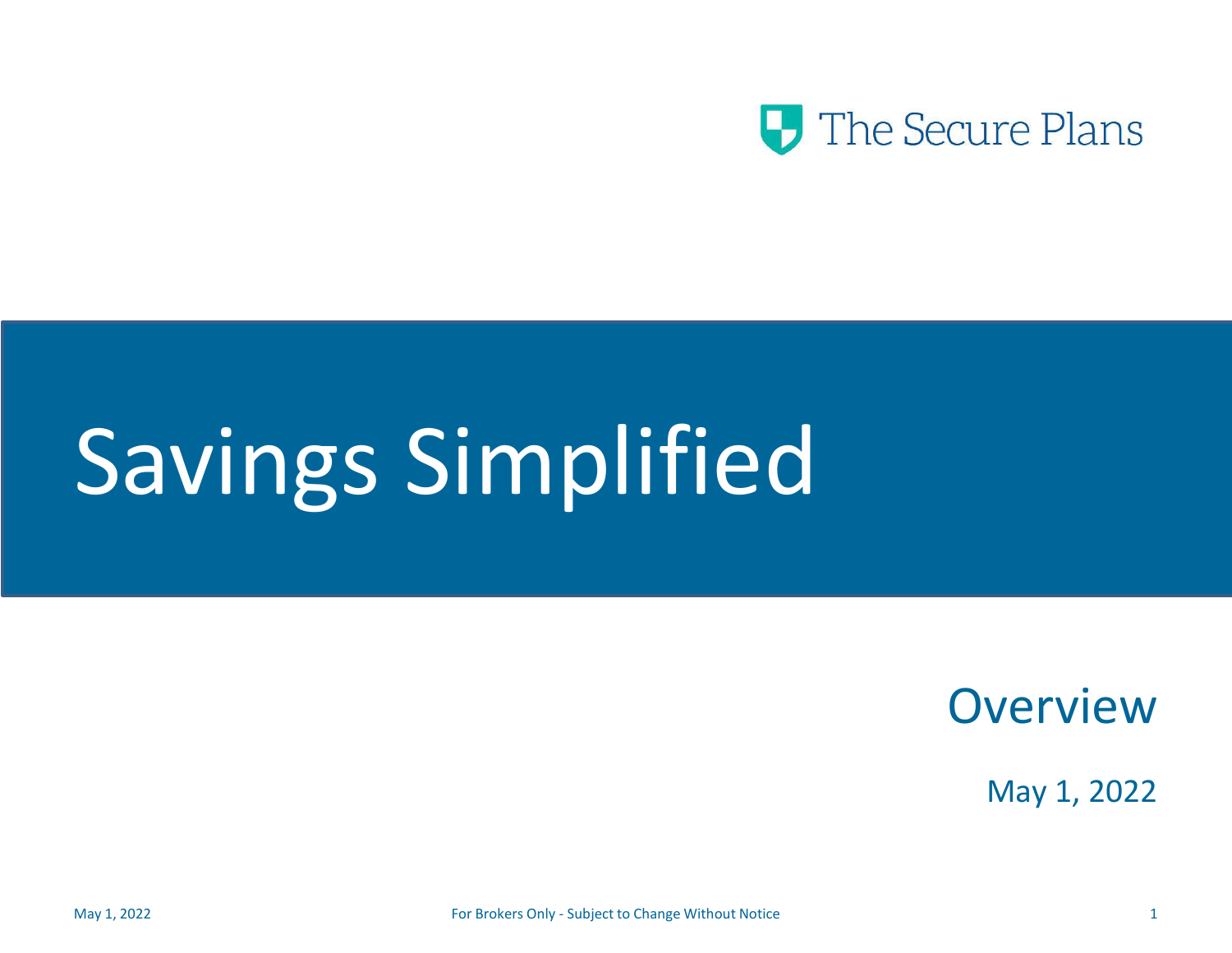#### The Challenge

#### Your clients need quality health plans at a lower price.

## You need to a solution. You need the Secure Plans.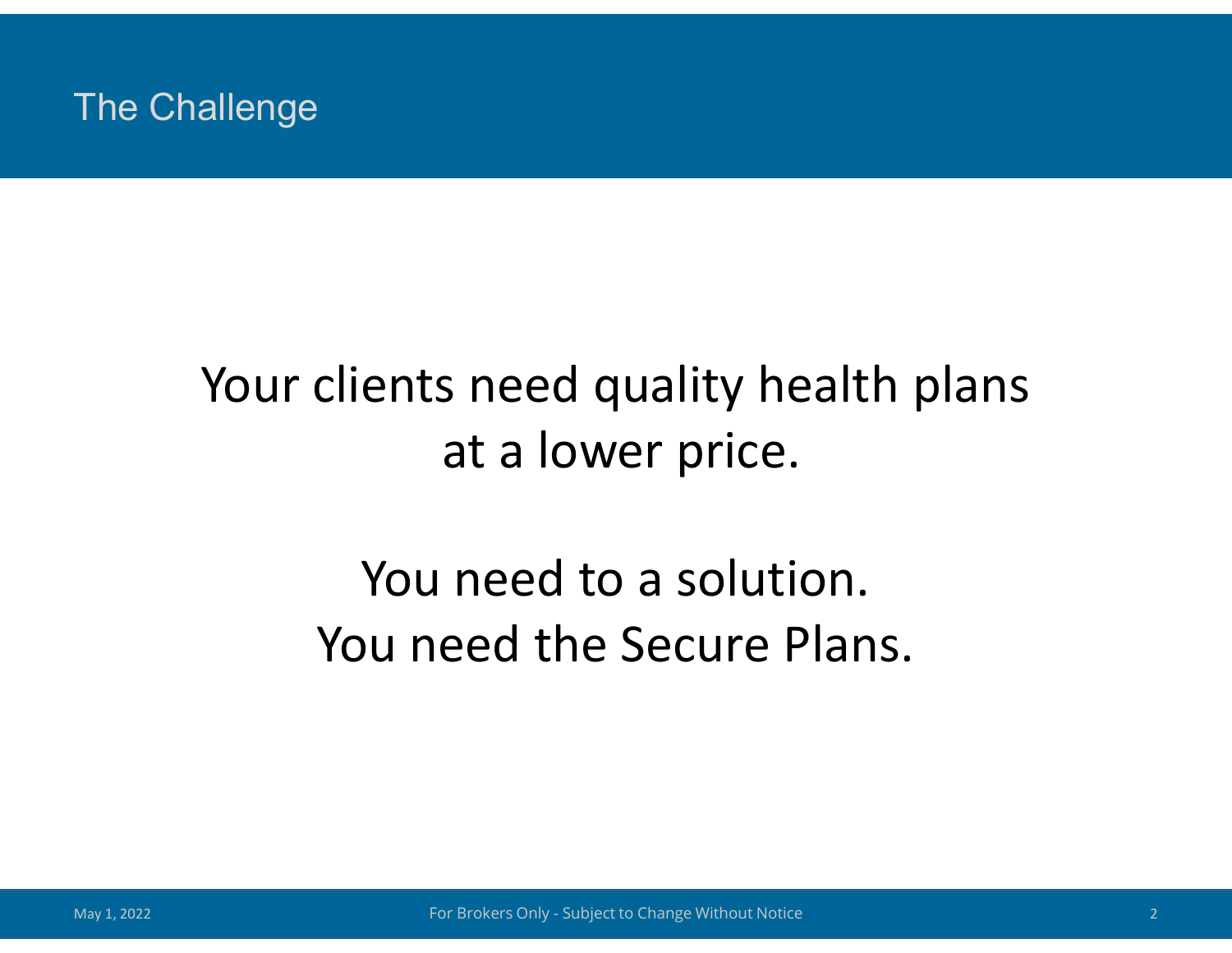What We Deliver

## **U** The Secure Plans

## Savings Simplified: Level-Premium Self-Funded Medical Coverage Featuring Reference Based Pricing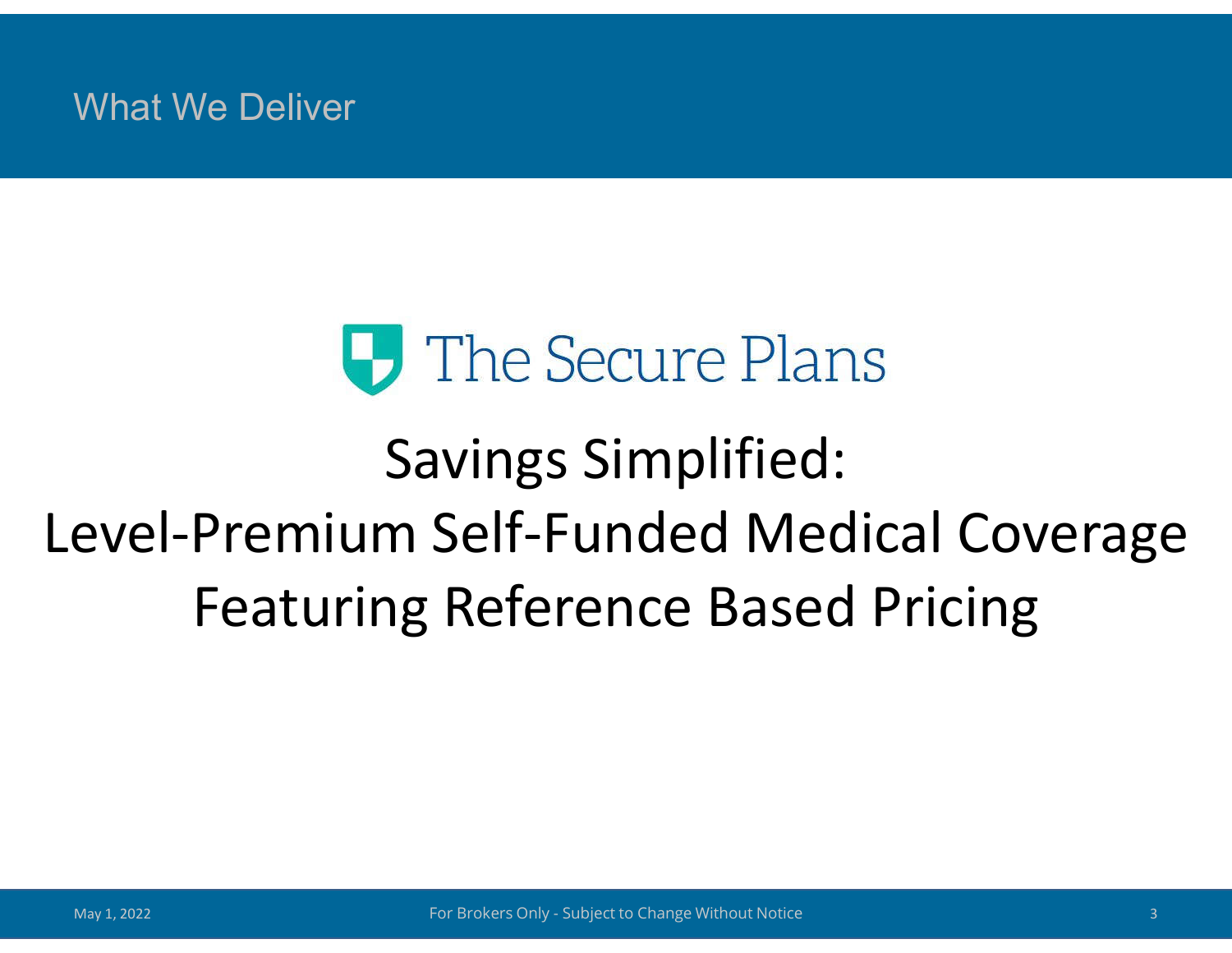#### The Secure Plans

#### Comprehensive benefits and capable administration

#### Protection from unexpected claims

Reduced costs through Reference Based Pricing

No employee applications for groups of 25 or more employees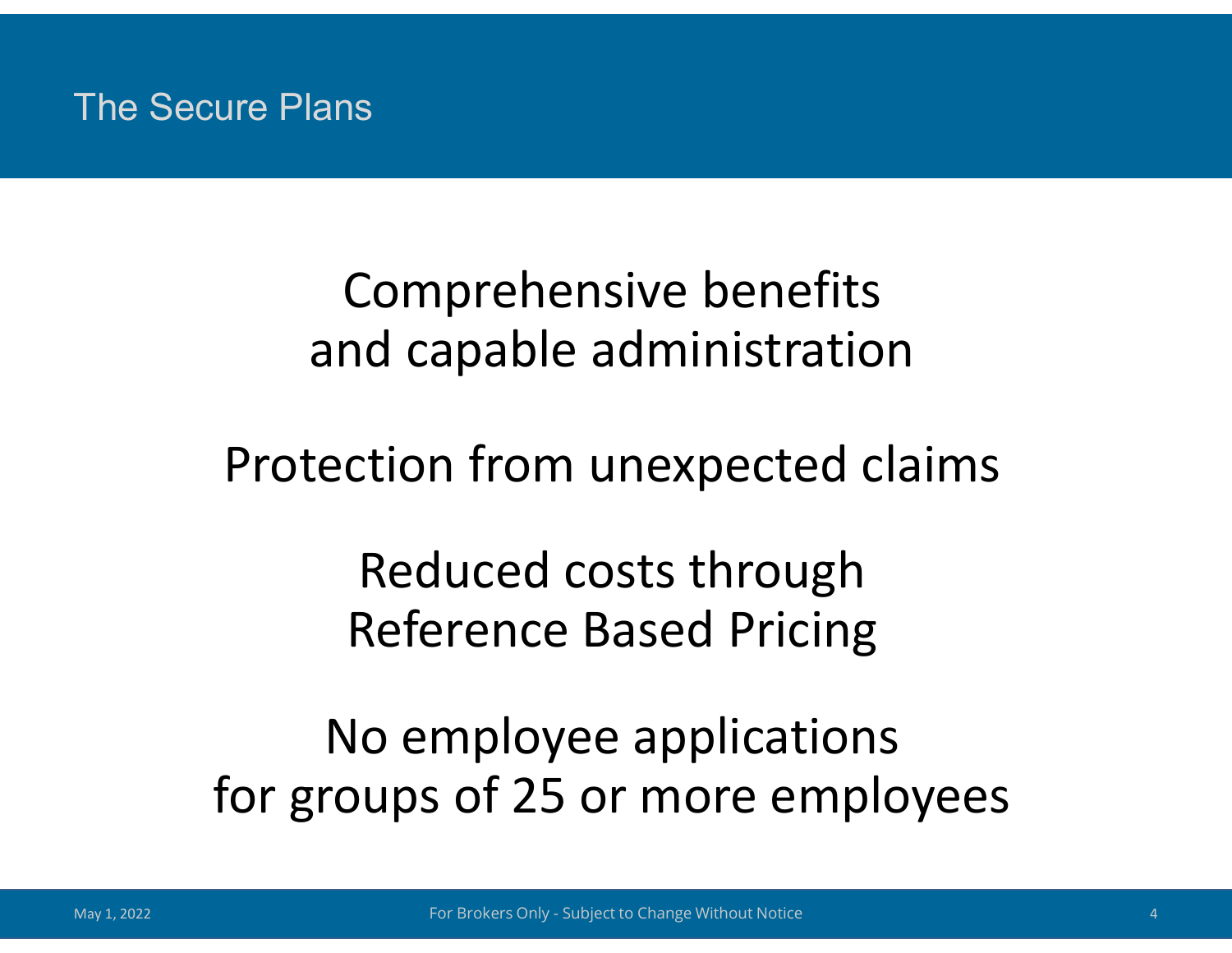Self-Funded: Heads Your Client Wins. Tails They Don't Lose

#### When claims are higher than expected stop-loss coverage pays the excess

When claims are lower than expected your client, not the carrier, gets the savings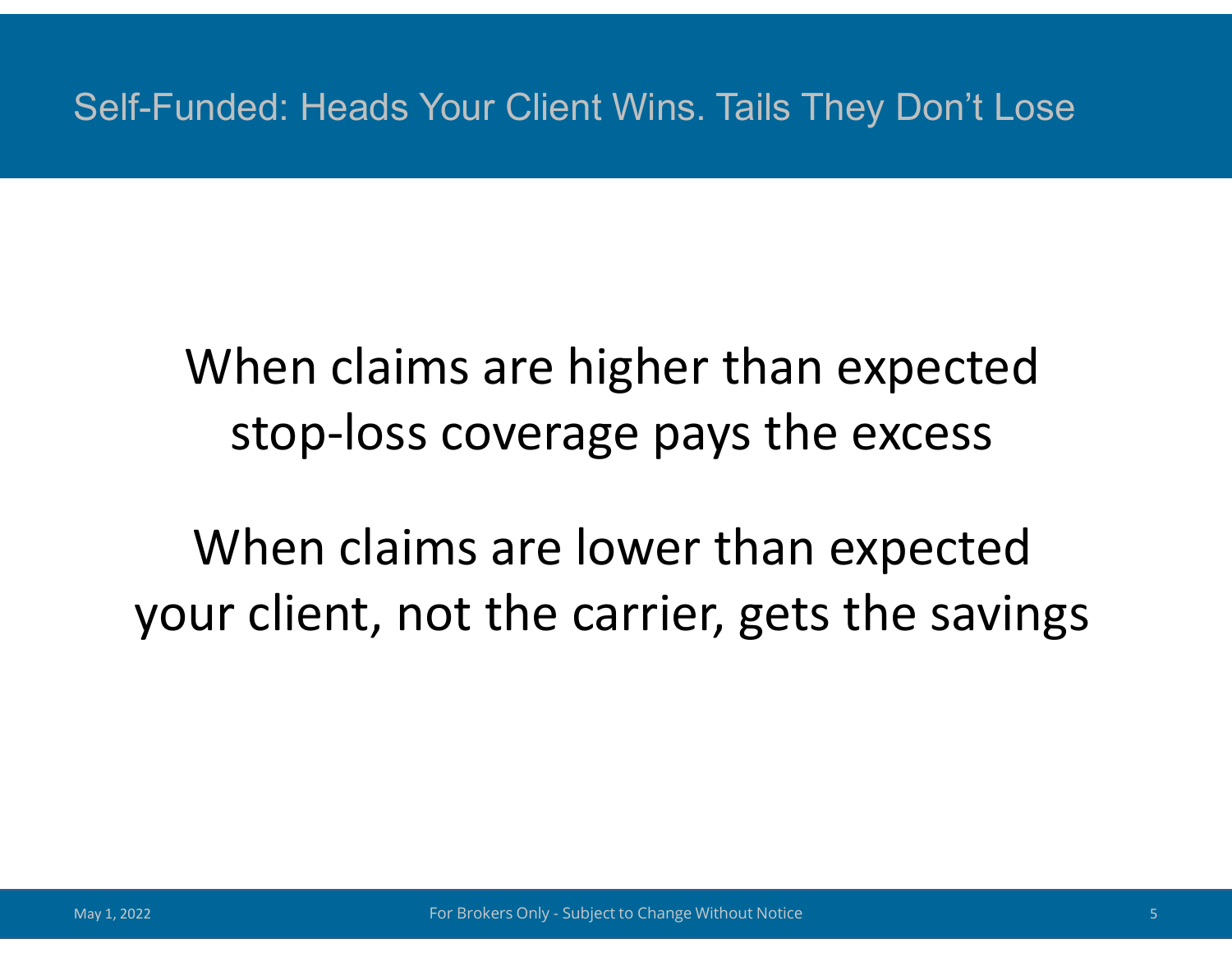#### Self-Funded versus Traditional Insurance

|                                                                         | <b>Traditional</b><br><b>Fully Insured</b> | <b>Level Premium</b><br><b>Self-Funded</b> |
|-------------------------------------------------------------------------|--------------------------------------------|--------------------------------------------|
| Comprehensive<br><b>Medical Coverage</b>                                |                                            |                                            |
| <b>Fixed Monthly</b><br><b>Employer Costs</b>                           |                                            |                                            |
| <b>Protects Employers</b><br>When Claims Higher<br><b>Than Expected</b> |                                            |                                            |
| Who Gets Surplus<br>When Claims Less<br>Than Expected                   | Insurer                                    | <b>Employer</b>                            |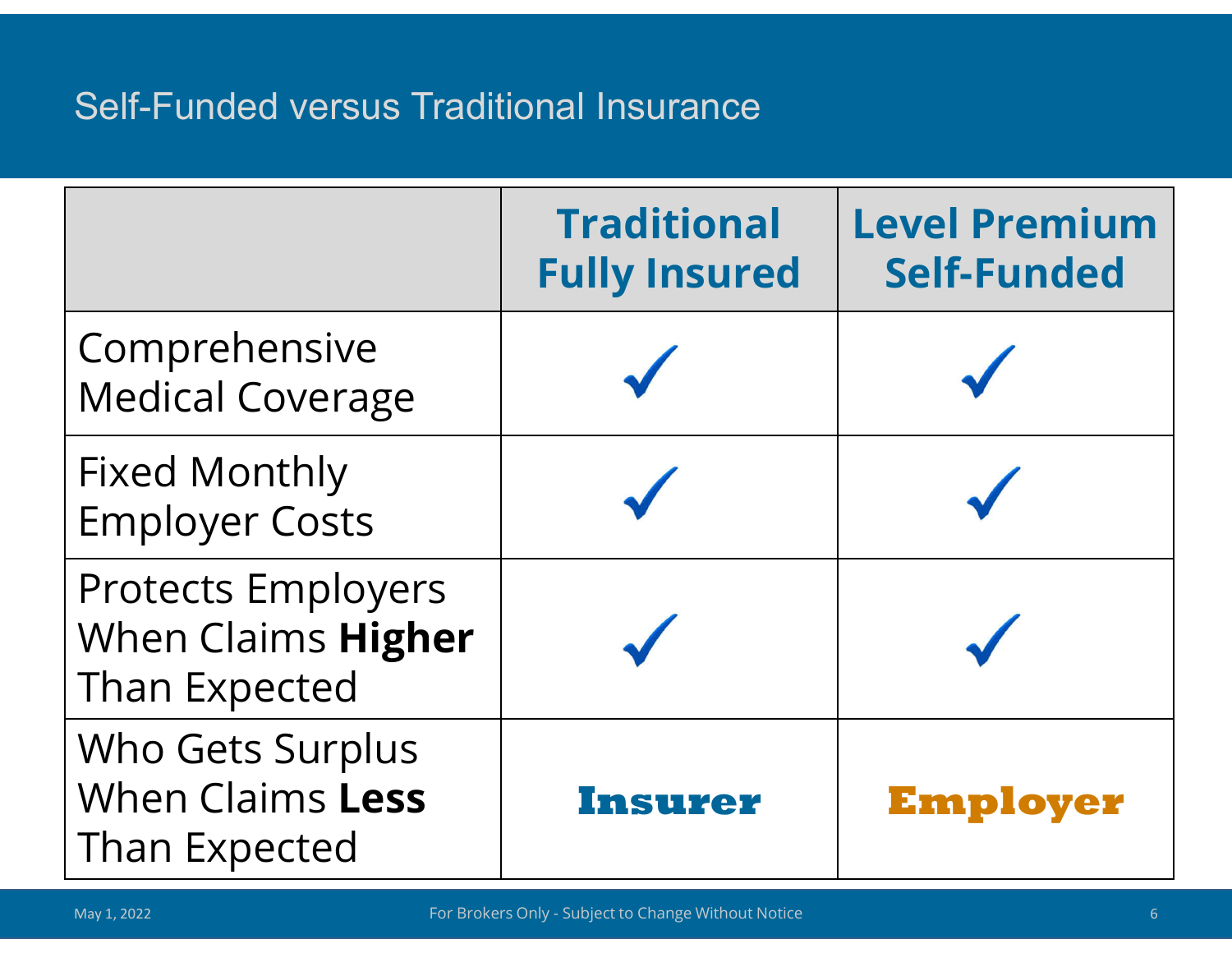Level Premium vs Traditional Self-Insured

Fixed monthly payments help clients manage their expenses

Composite rates make it easier to predict costs of workforce changes

Advanced claim payments against future contributions protect against claims timing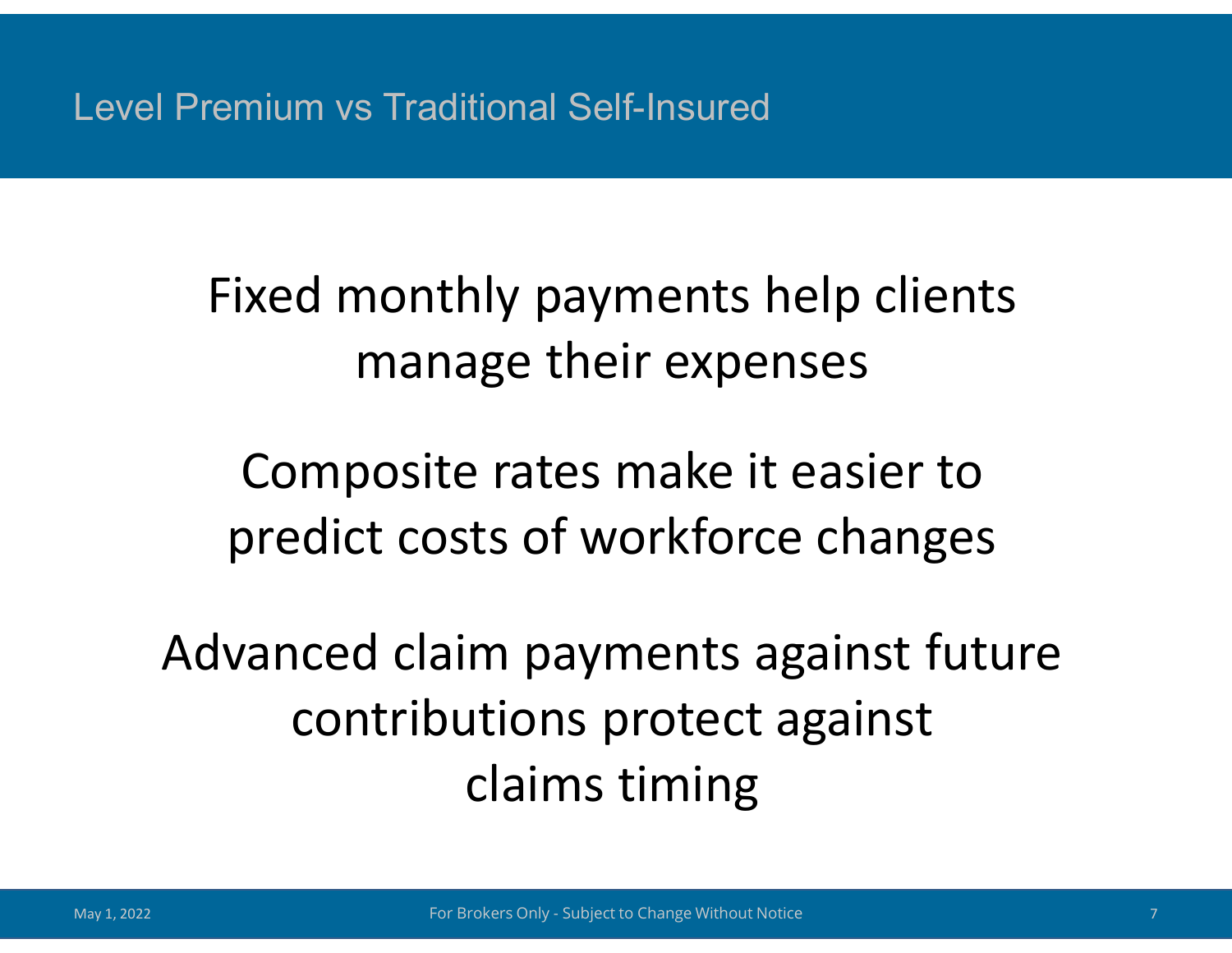The Secure Plans are Safe

#### Stop-loss coverage protects your clients from higher-than-expected claims

## An experienced TPA protects your clients from administration hassles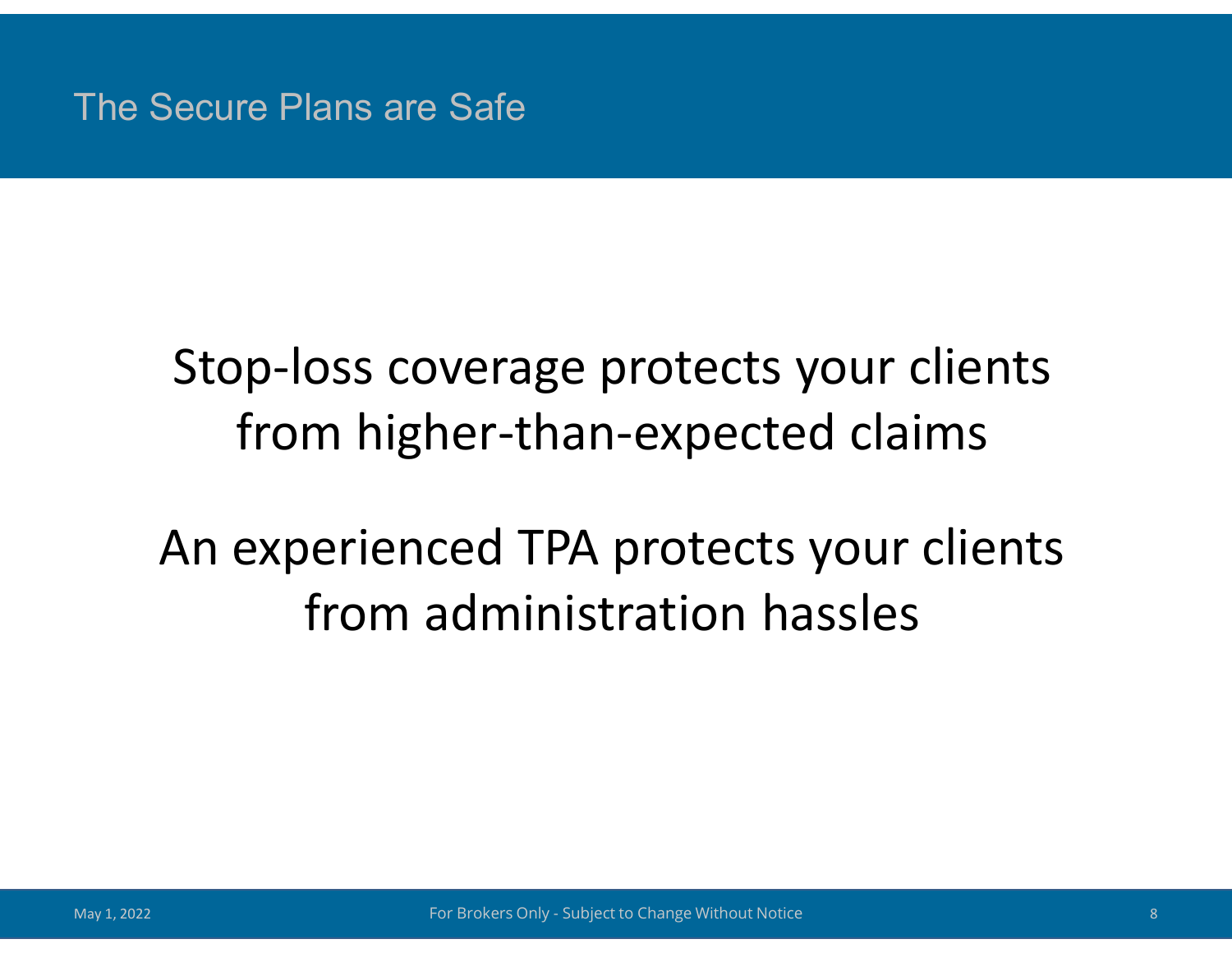The Secure Plans Keeps Things Simple

#### Plan designs like those of fully-insured plans are easy to understand

### Reference Based Pricing means no hunting for in-network providers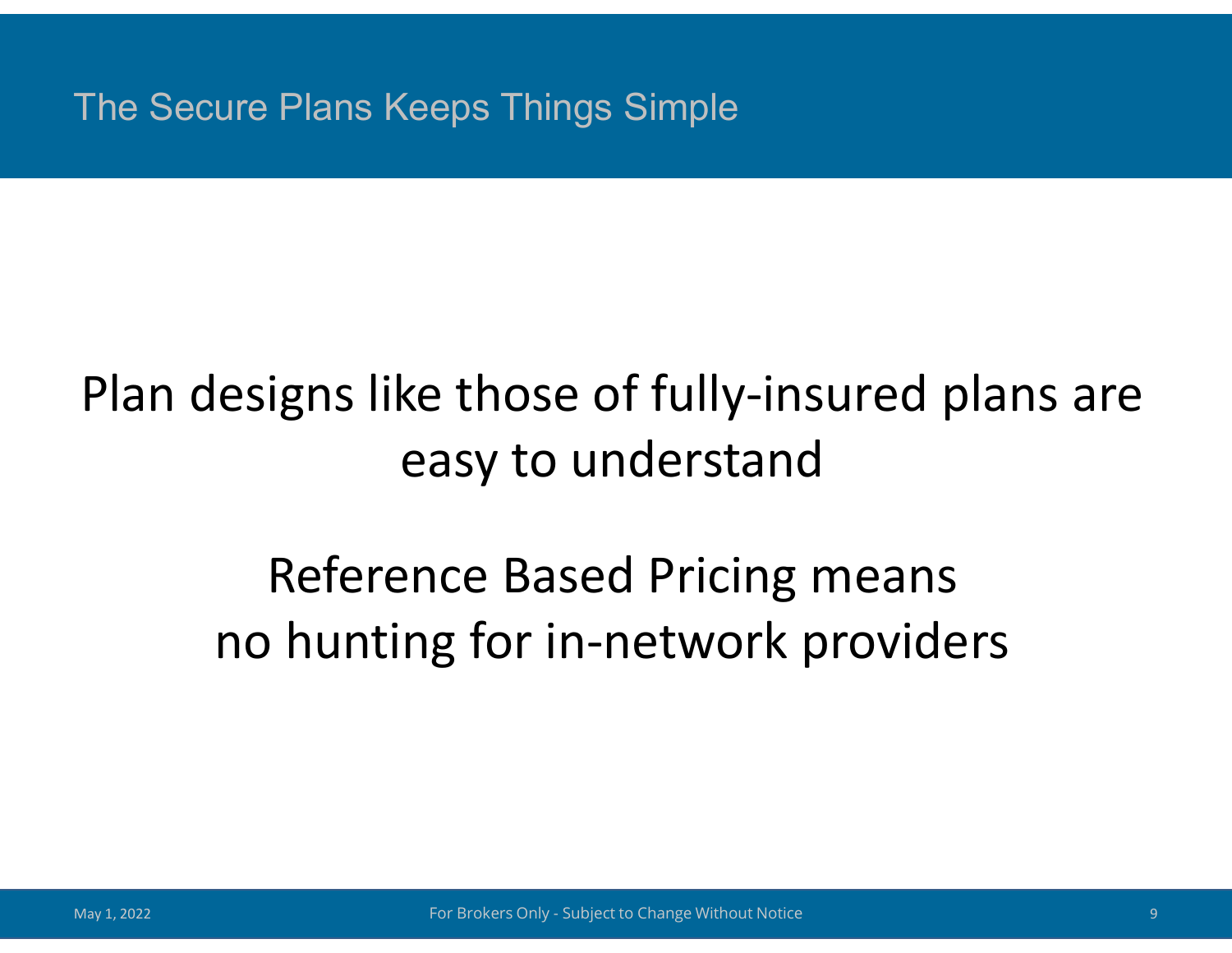Sets provider payment in relation to a target (e.g., a multiple of Medicare reimbursements)

Added simplicity: no network required

Minimize and avoid balance billing with included patient advocacy

*Optional PPO network available*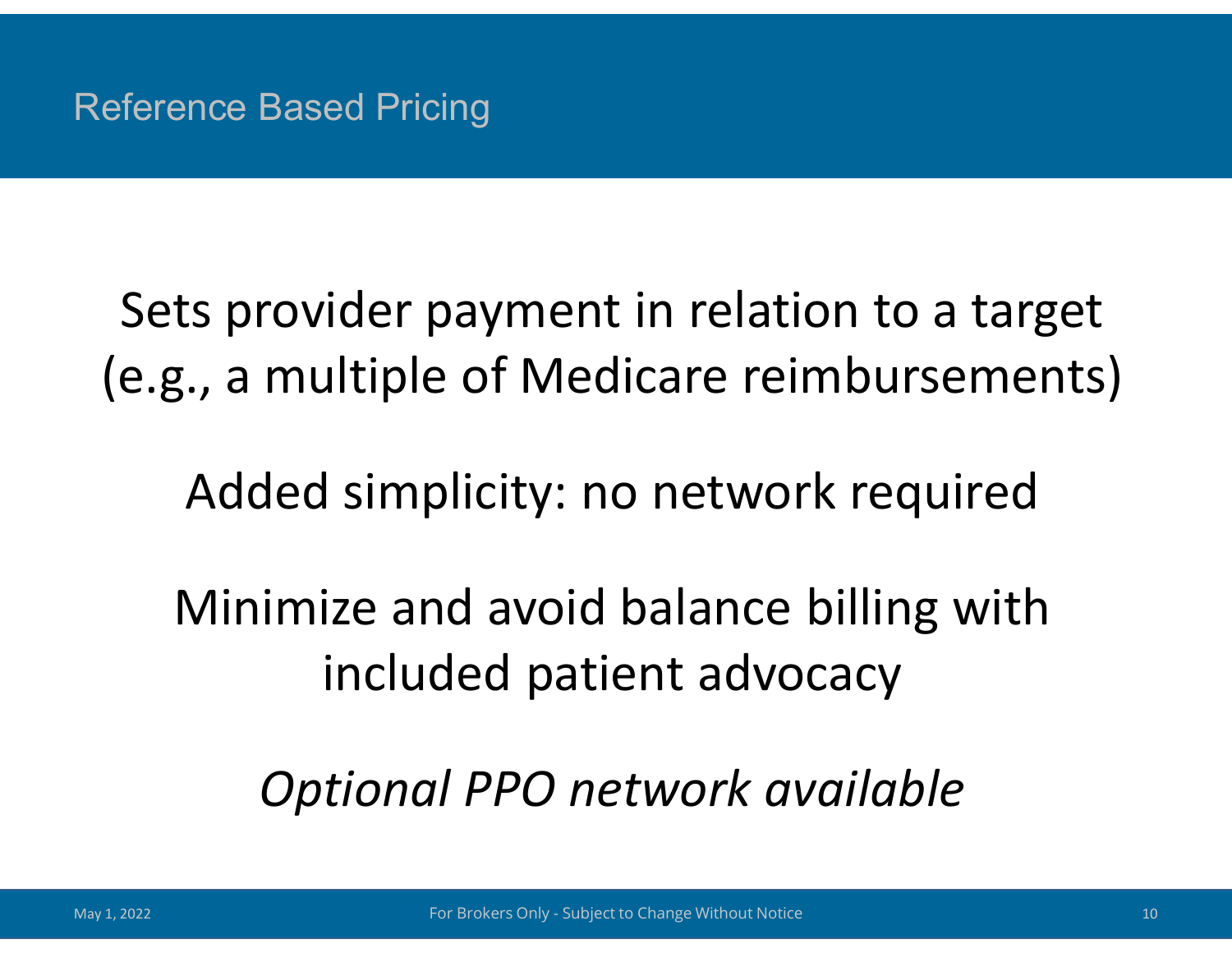The Secure Plans Keeps Things Simple

#### Online underwriting option avoids employee applications for groups of 25+

## 100% refund of claim surplus eliminates need to explain surprise fees and required renewal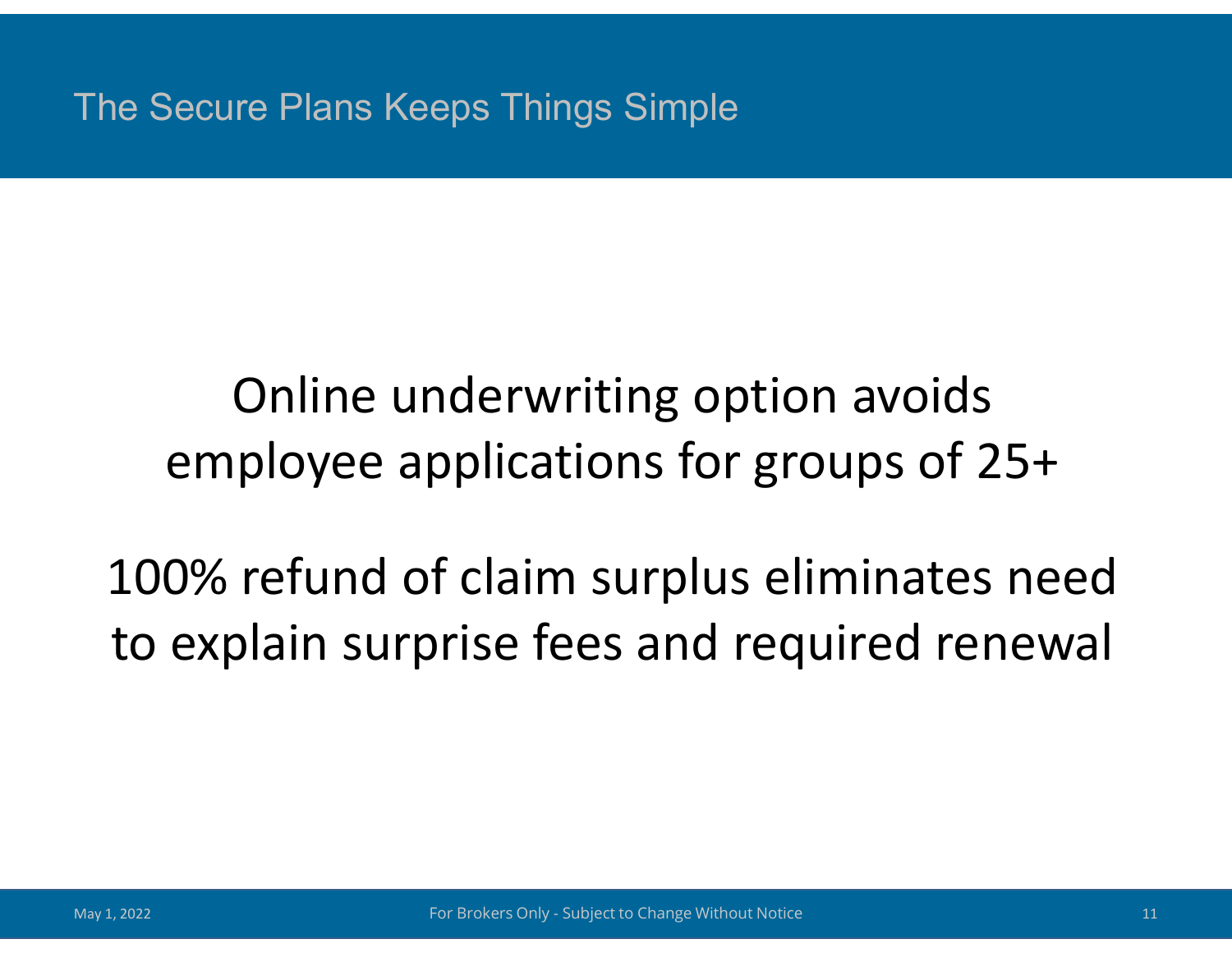The Secure Plans Keep Things Simple

### Offering same plan in different states helps clients with multiple locations

Wellness rewards make refunds more likely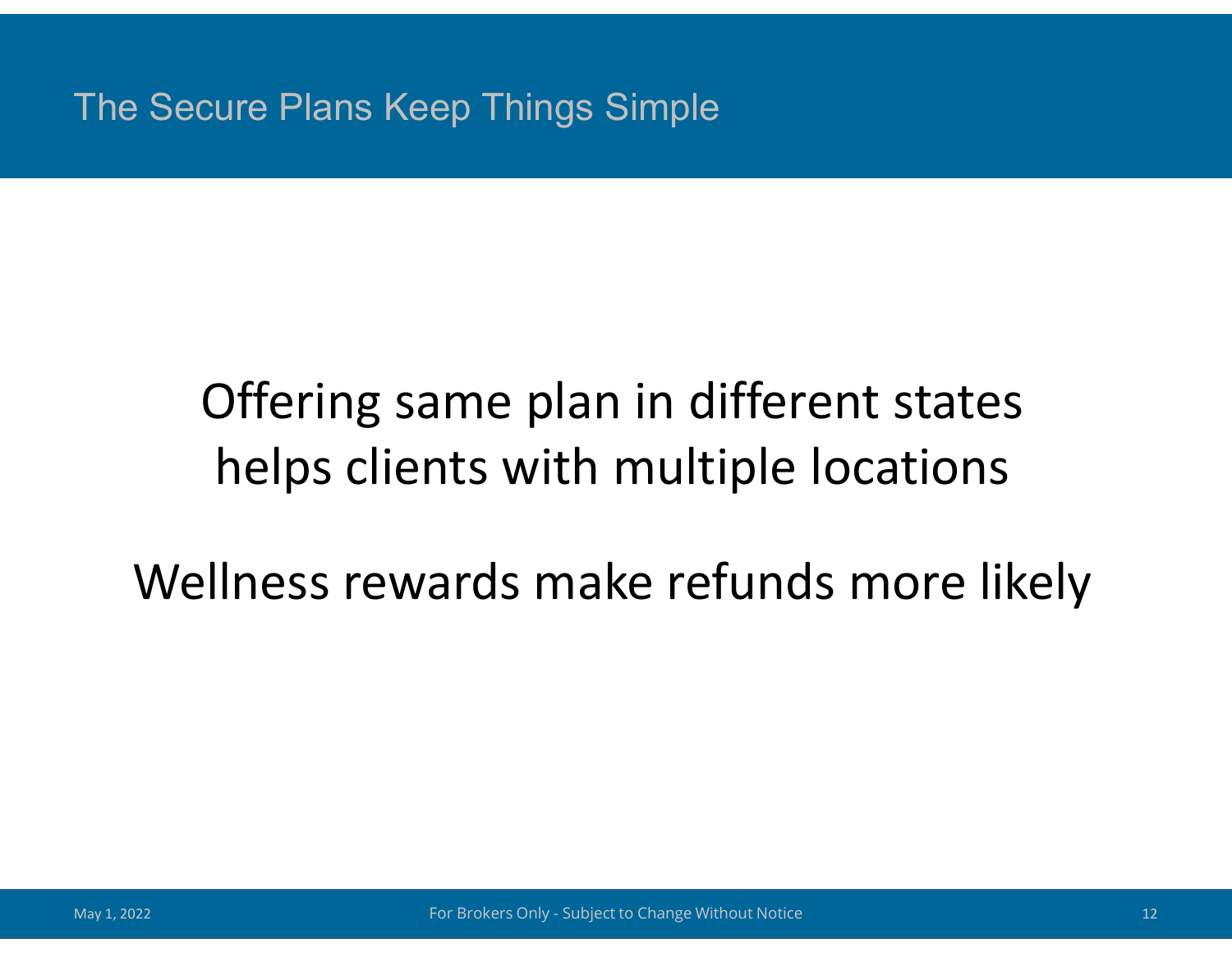#### Rewards Wellness

- Wellness rewards for employees and spouses
	- \$100 reward for annual preventive exam
	- \$100 reward for compliance with chronic condition protocols (\$25 per quarter)
- Preventive care paid at 100%
- Smoking cessation programs
	- Co-Pay Plans: \$25 co-pay
	- HSA Compatible Plans: 80% after deductible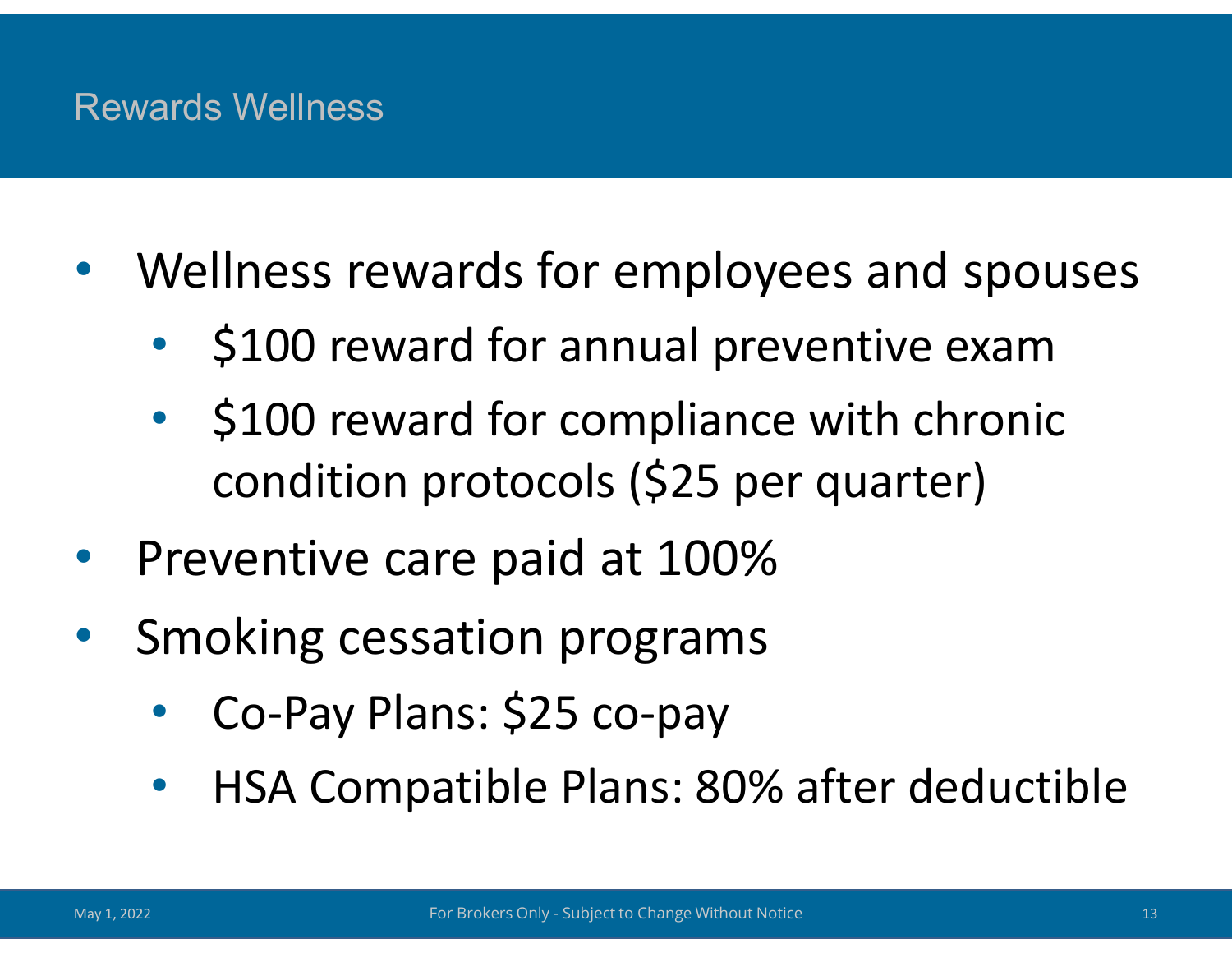#### The Challenge

#### Your clients need quality health plans at a lower price.

## You need to a solution. You need the Secure Plans.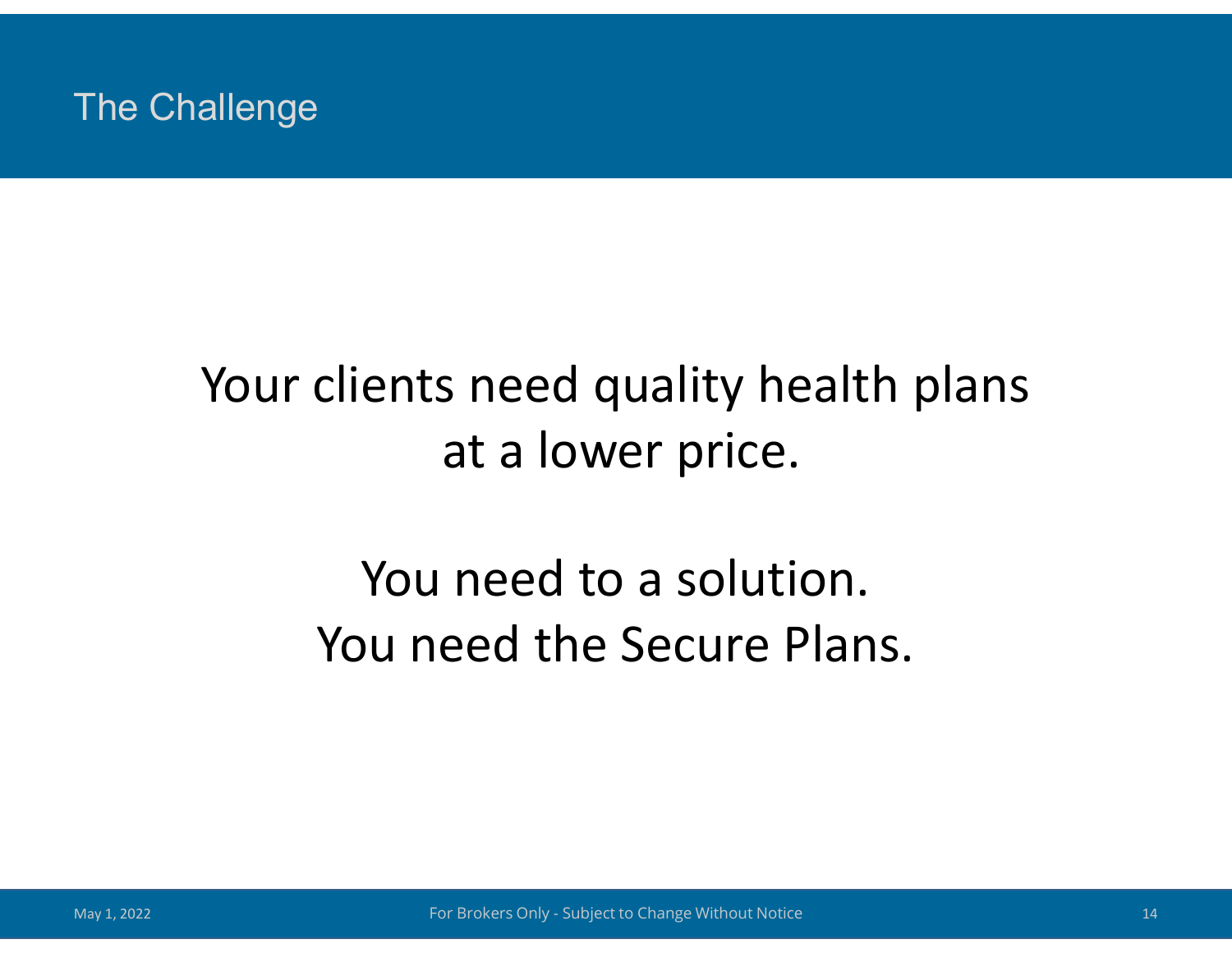What We Deliver

## **U** The Secure Plans

## Savings Simplified Through Level-Premium Self-Funded Medical Coverage Featuring Reference Based Pricing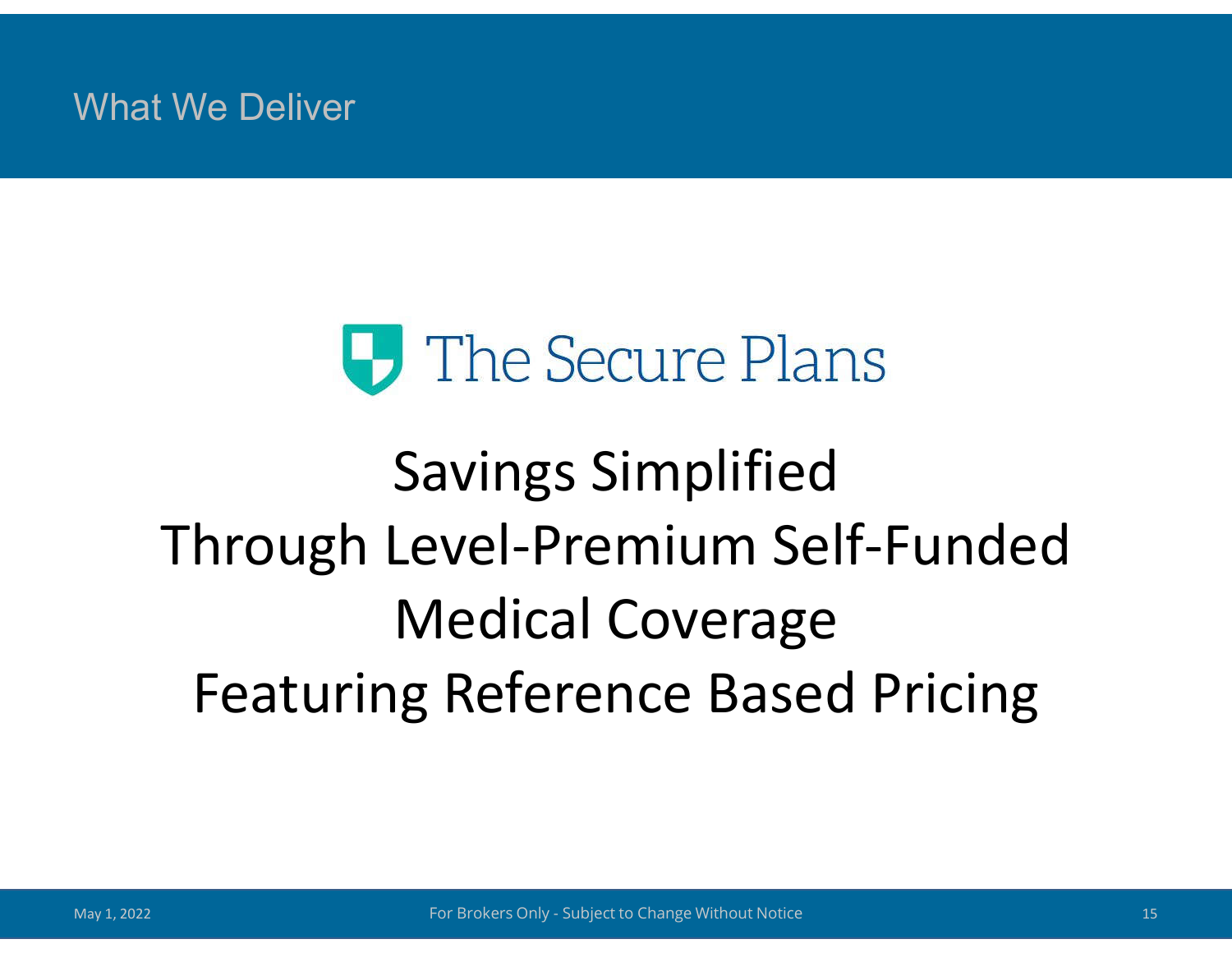

# Savings Simplified

## www.SecurePlans.Info Sales@InsurgencyBenefits.com